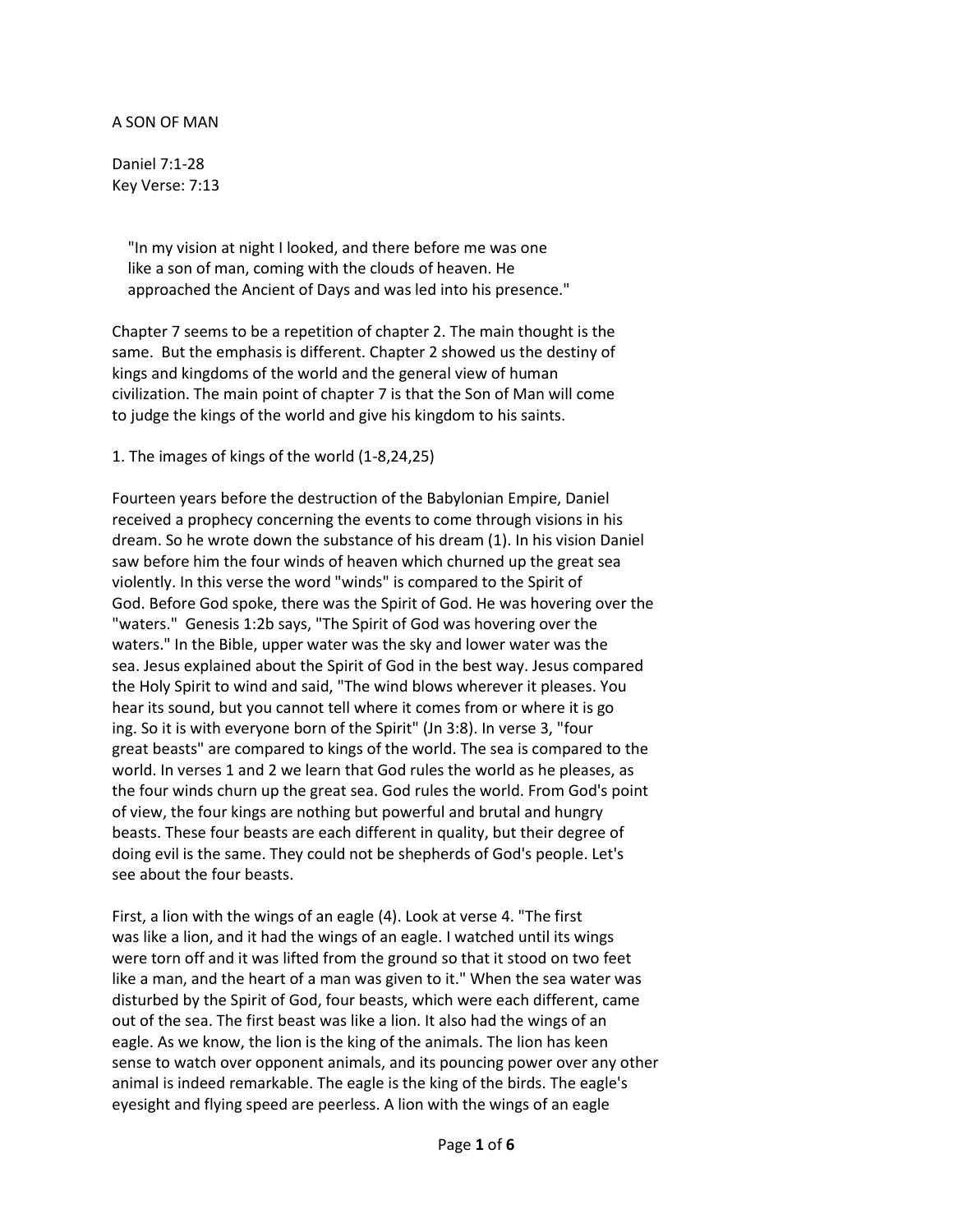can be compared to Nebuchadnezzar, King of Babylon, who was likened to the head of gold, and whose dominion and civilization were superior to all other nations. Nebuchadnezzar established the system of totalitarian empire and ruled the world with the eagle's insight and the lion's power. In archaeology we see that the national symbol of Babylon is a lion with the wings of an eagle.

God established Nebuchadnezzar king of Babylon to shepherd his people. But he was nothing but a devouring lion to his people. God showed him future events to come through Daniel. But he soon forgot the prophecy and he became arrogant. He said, "is not this the great Babylon I have built as the royal residence, by my mighty power and for the glory of my majesty?" (4:30) The words were still on his lips when God drove him away from people and made him like an animal who ate the grass until he acknowledged the Most High God is sovereign over the kingdoms of men and gives them to anyone he wishes (4:32). After 7 years of animal training, God gave back to him the mind of a normal man. Here we learn that God wants the rulers of the world to be normal men and humble enough to acknowledge the Most High God. God also wants the rulers of the world not to be like cruel animals, but to be gentle shepherds. Otherwise, God dethrones them.

Second, a bear which had three ribs in its mouth (5). This is a prophecy concerning future events to come. The character of a bear is simple and very powerful and it has the spirit of never giving up and is compared with the kingdom of the Medes and Persians. They had no strategy in fighting with enemy nations. They simply mobilized a huge number of people to attack their enemies. In order to attack 1,000 enemy soldiers, they mobilized 10,000 army forces. In order to conquer Greece, they mobilized 1,000,000 army forces. They had no strategy. They only overpowered other nations with their "human sea" tactics. The Medes and Persians ruled 200 years until 330 B.C. The bear was raised up on one of its sides. This means that Persia, which was established later, combined with the Medes and Persia became the unique world power. The last part of verse 5 says, "Getup and eat your fill of flesh!" This means that the Medes and Persians would conquer many countries of the Near East and grow bigger than the Babylonian. Empire. Three ribs in its mouth means the conquest of Babylonia, Libya and Egypt.

Third, a leopard with four wings on its back (6). As we know well, the leopard belongs to the tiger family and it can go up and down a tree and run in a vast prairie with great speed. It has boxing ability in its front two paws. This leopard is compared to Alexander the Great of Greece. He began to conquer from Macedonia, then North Africa and part of India. His conquest was as speedy and sudden as a hurricane that strikes a corn field. They say that after Alexander conquered all the nations of the world, he cried aloud, "I have no more nations to conquer." He ruled the world for 8 years from 330 B.C. to 323 B.C. After world conquest, he soon died as a result of excessive debauchery, drinking and immorality. Here, four heads might be his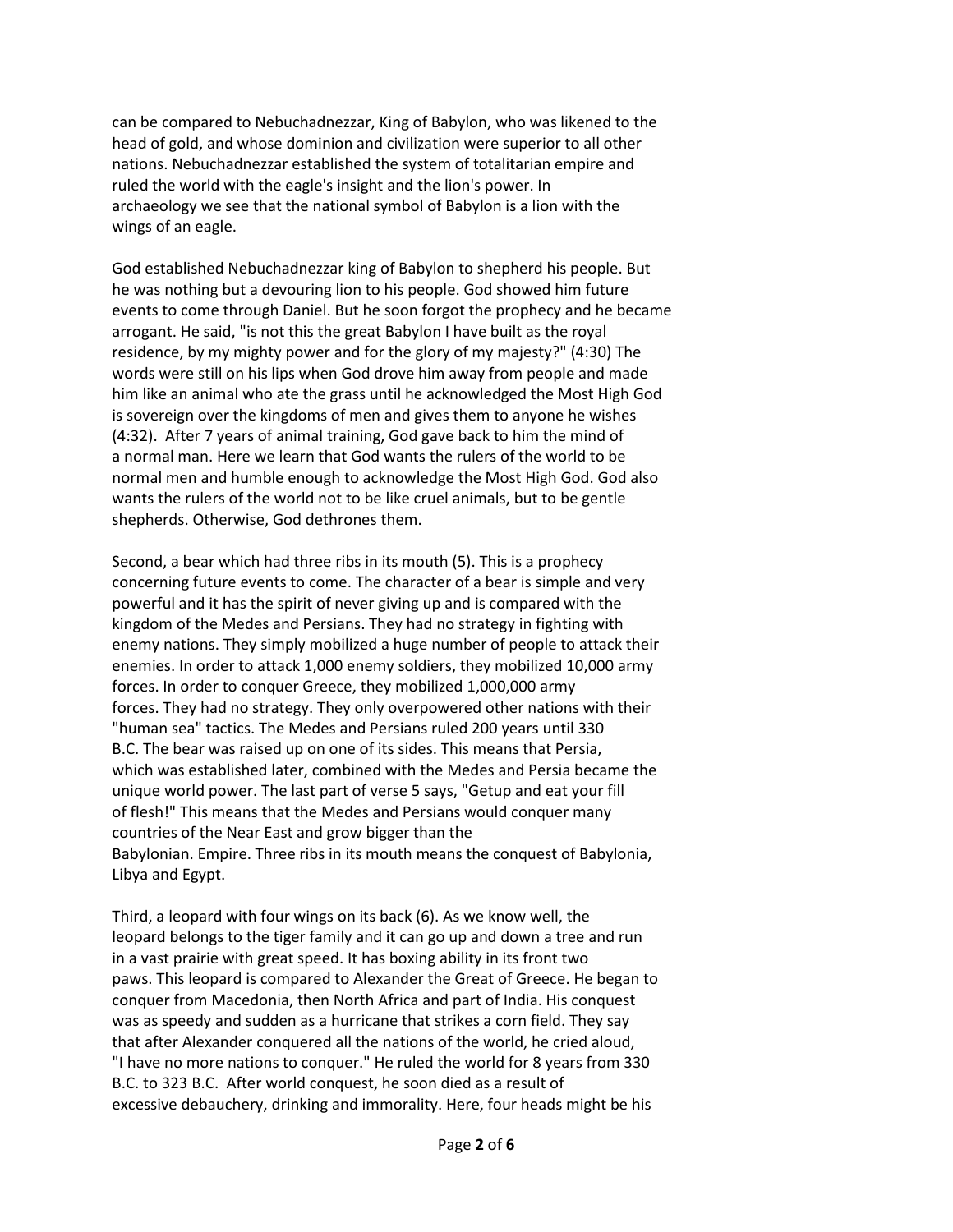four generals who divided Greece into four parts and ruled each part. After Alexander the Great, the world was divided into four parts. They were kept in brutal fighting. Alexander the Great is known in world history as the greatest conqueror. But from God's point of view, he Was a man who died young because of his corrupted life. God gave him the privilege of shepherding his people in the world. But he only destroyed innumerable people of God.

Fourth, a beast with iron teeth (7). Look at verse 7. "After that, in my vision at night I looked, and there before me was a fourth beastterrifying and frightening and very powerful. It had large iron teeth; it crushed and devoured its victims and trampled underfoot whatever was left. It was different from all the former beasts, and it had ten horns." This beast not only had iron teeth, it had ten horns.

Around 241 B.C. Roman power originated from Sicily. Rome conquered Spain, Macedonia, Greece, and Asia Minor. In 10 B.C. she conquered Jerusalem. During the next 10 years she conquered England, France, Belgium, and Germany. By 17 A.D. the Roman Empire had conquered all European countries and part of India and rose to be the greatest empire in human history next to Babylon. The Roman Empire was ruined in 476 A.D. The cause of its destruction was yuppie mentality. When the Romans became powerful, they lived an easygoing life in the suburbs. They only watched gladiator fights and indulged in immoral sins. Finally Rome with iron teeth and ten horns became like a paper tiger and crumbled.

When the Roman Empire was powerful she did many evil things beyond imagination. When they conquered other nations, they destroyed all inhabitants; killing weak people and dragging strong people and selling them as slaves to other nations. Their cruelty was well revealed when Pilate crucified Jesus. The Roman Empire is a symbol of ignorance and cruelty. It has no cultural achievements or contributions to human civilization. It was nothing but a destructive machine. It was because in their laziness, they did not study math and science. We must pray earnestly that we may not be like the Roman Empire, but a priestly nation.

Fifth, a little horn (8,24,25). Look at verse 8. "While I was thinking about the horns, there before me was another horn, a little one, which came up among them; and three of the first horns were uprooted before it. This horn had eyes like the eyes of a man and a mouth that spoke boastfully." While Daniel was thinking about the horns and their cruelty and the injuries and wounds of impaled people, a little horn came up among the ten horns. Here, "ten horns" symbolizes powerful nations of the times, and no more. The little horn looked small in size, but it uprooted three horns. It had eyes like the eyes of a man and a mouth that spoke boastfully, not humbly. Biblically, a mouth that speaks boastfully is the Antichrist.

This one not only destroys mankind, he also stands against God. Read verses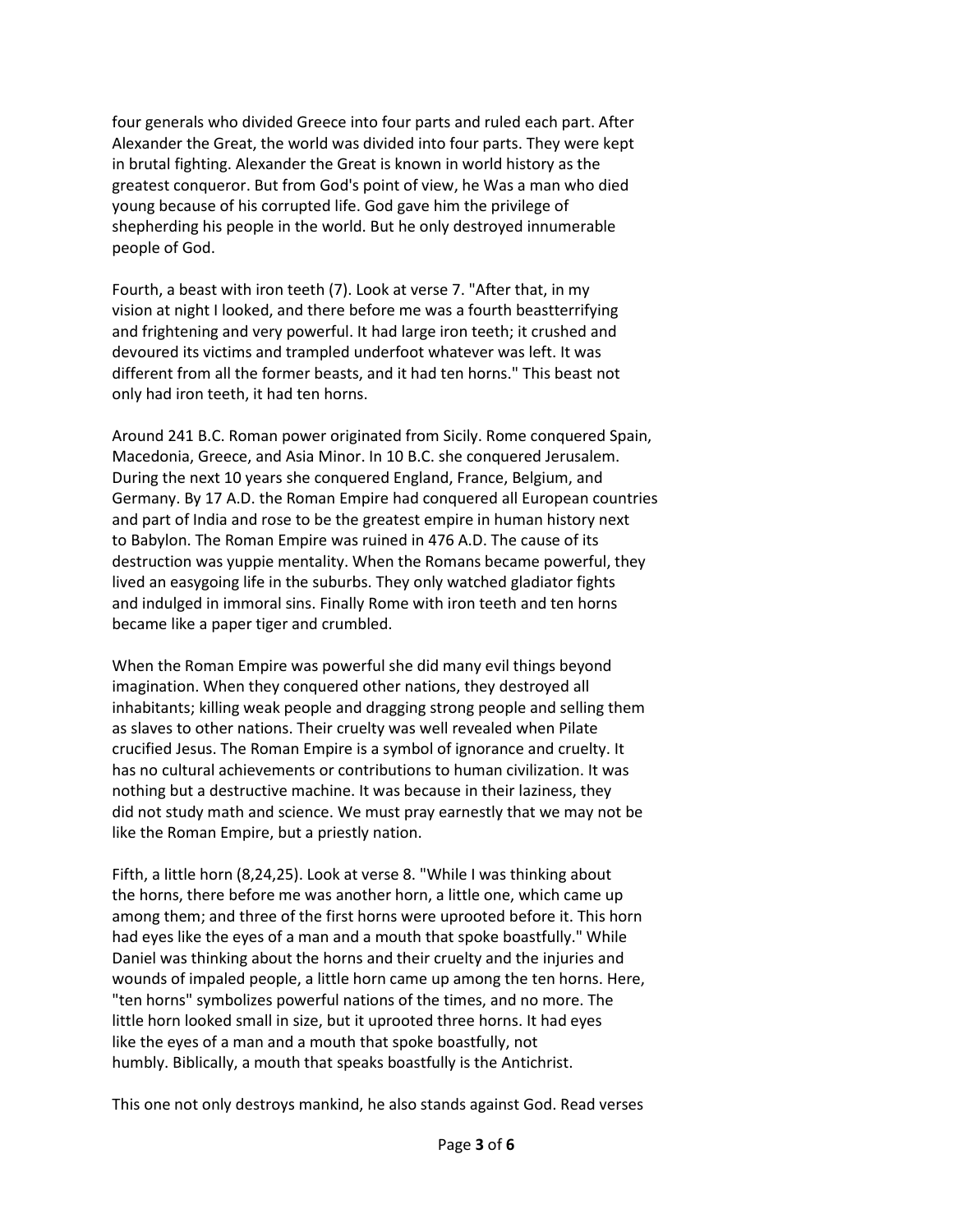24 and 25. "The ten horns are ten kings who will come from this kingdom. After them another king will arise, different from the earlier ones; he will subdue three kings. He will speak against the Most High and oppress his saints and try to change the set times and the laws. The saints will be handed over to him for a time, times and half a time." This Antichrist persecutes God's children. He wants to change the set times. There are many Antichrists these days who want to change the set times. For example, the time of the second coming of Jesus is not mentioned in the Bible. Jesus said that only God knows the time of his second coming. But there were many Antichrists who prophesied that Jesus would come in 1992. They lived a shamanistic way of life. Those who set the time of the second coming of Jesus Christ or want to change the set times are clearly revealed here to be the Antichrist. They also change the laws of God. In other words, Antichrists interpret the Bible according to their crooked ideas and make use of them to trap weak-minded people and empty their pockets by threatening them with the horror of hell.

The four beasts are the representatives of the four evil kings, who ruined innumerable human lives and used people like cows and mules and objects of their pleasure. We can think they were the worst enemies of mankind. But they were the second worst enemies of mankind. The first enemies of mankind are the Antichrist and antichrists, because they prophesy at random and make weak minded people stumble. As a result, they speak against the Most High and oppress his saints. We must know our worst enernies are not the beasts but the Antichrist in the guise of the servant of God. These days, true Christians' enemies are not non-Christians, but rather, nominal Christians who distort the word of God.

## 11. The throne of God (9-28)

First, the Son of Man. The throne of God is the place where the Son of Man and the Saints of God can dwell. Look at verse 9. "As I looked, 'thrones were set in place, and the Ancient of Days took his seat. His clothing was as white as snow; the hair of his head was white like wool. His throne was flaming with fire, and its wheels were all ablaze."' At the moment Daniel was distressed looking at the arrogant Antichrist, who spoke boastfully, suddenly he saw that the throne of God was set in place and the Ancient of Days took his seat. Here the word "Ancient of Days" means one advanced in days more than anyone else from the beginning of the world. Therefore the "Ancient of Days" is God himself. The son of man (13) is Jesus Christ-the one and only Son of God. Though Jesus is the Son of God, King of kings, and Lord of lords, he humbled himself to be like a slave or servant. Though Jesus is the one and only Son of God he did not use his glory and power over the people of the world. Rather, he became the eyes to the blind, a friend to the lonely tax collector and a man of sorrow to the sorrowful. He is truly worthy to be our Shepherd King.

The Son of Man is also the holy God. During the time of his earthly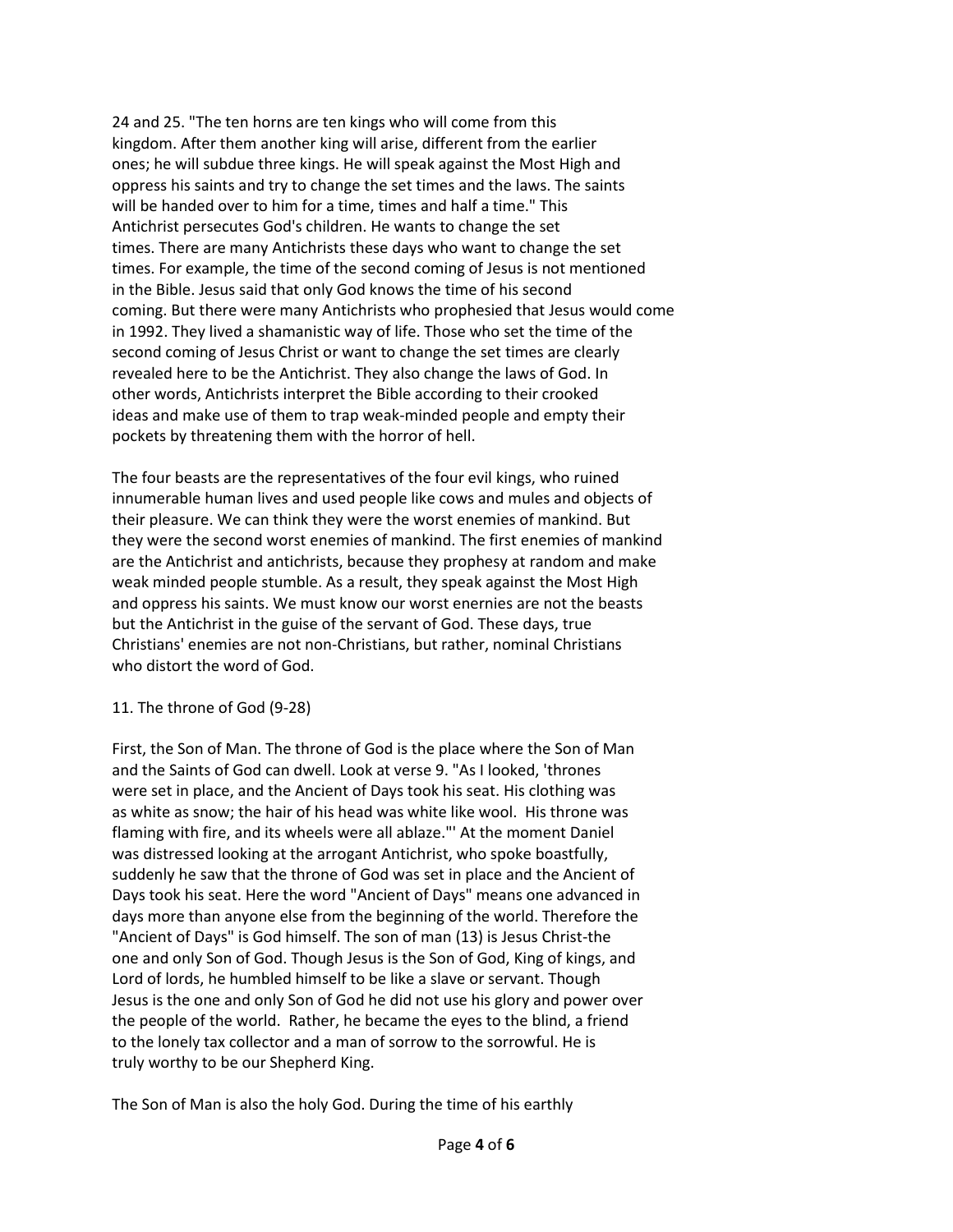ministry, Jesus became like a humble farmer. But he is the Holy God. Once Jesus revealed his original figure on the Mount of Transfiguration. Mark 9:3,4 says, "His clothes became dazzling white, whiter than anyone in the world could bleach them. And there appeared before them Elijah and Moses, who were talking with Jesus."

The most amazing thing is to know who the Son of Man is and what the character of his throne is. Verse 9b says, "His clothing was as white as snow; the hair of his head was white like wool." The gospels describe it as "dazzling white." In the Bible, whiteness symbolizes the holiness of God. Our God is the holy God; the Son of Man is Savior God and at the same time he is the holy God. Any brutal beasts or abominable things cannot stand in the presence of the holy God. Even those who ate unclean animals cannot stand before the holy God. Those who committed detestable and immoral sins cannot stand before the presence of the holy God. Our God who is love, and who is righteous, is the holy God. Holy, holy, holy is his name. This holy God wants us to be holy as he is holy.

Those who are not holy, God cleanses with fire to make holy. Look at verses 9c and 10. "His throne was flaming with fire, and its wheels were all ablaze. A river of fire was flowing, coming out from before him. Thousands upon thousands attended him; ten thousand times ten thousand stood before him. The court was seated, and the books were opened." The throne of holy God is flaming with fire. Flaming fire is like a river of fire which was flowing, coming out from before him. We know well about the power of fire. The power of fire burns down everything and makes it clean. The fire of God burns all the unclean things. So all the unclean people will be put in the lake fire of burning sulfur to be burned and to be purified.

The throne of God is also a court where thousands upon thousands attend him when he judges the wicked and unclean with fire. The last part of verse 10 says, "The court was seated, and the books were opened." The son of man refers to the books at the court to see if each one's name is in the Book of Life, and he judges the wicked and unclean people according to the teachings of the Bible. Therefore we should live according to the teachings of the Bible, not according to our calculations. Also, we must check to see if each of our names is written in the Book of Life.

Look at verse 14. "He was given authority, glory and sovereign power; all peoples, nations and men of every language worshiped him. His dominion is an everlasting dominion that will not pass away, and his kingdom is one that will never be destroyed." The kingdoms of the world appear and disappear like mosquitoes in the summertime. But the Kingdom of God is forever and his dominion is everlasting. His dominion is an everlasting dominion that will not pass away. And his kingdom is one that will never be destroyed. It is because it is the kingdom of the holy God.

Second, the saints of the Most High. Look at verse 27. "Then the